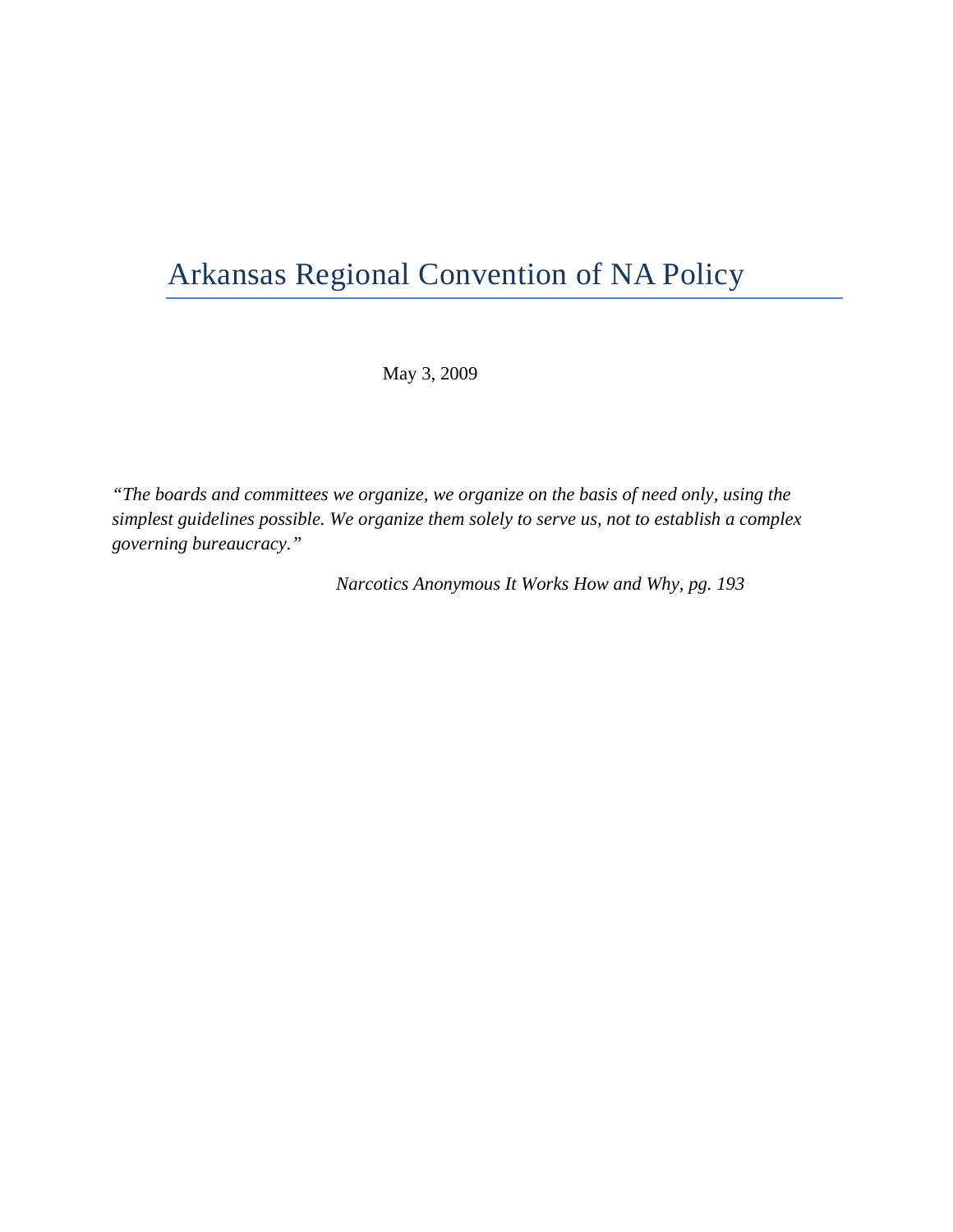## TABLE OF CONTENTS

| 1.1  |                                                      |
|------|------------------------------------------------------|
| 1.2  |                                                      |
| 1.3  | MEMBERSHIP FOR HOSTING CITY CONVENTION COMMITTEE 1-2 |
| 1.4  |                                                      |
| 1.5  | QUALIFICATIONS FOR CONVENTION COMMITTEE MEMBERS 3-4  |
| 1.6  |                                                      |
| 1.7  |                                                      |
| 1.8  |                                                      |
| 1.9  |                                                      |
| 1.10 |                                                      |
| 1.11 |                                                      |
| 1.12 |                                                      |
| 1.13 |                                                      |
| 1.14 | $9-10$                                               |
| 1.15 |                                                      |
| 1.16 |                                                      |
| 1.17 |                                                      |
| 1.18 |                                                      |
| 1.19 |                                                      |
| 1.20 |                                                      |
| 1.21 |                                                      |
| 1.22 |                                                      |
| 1.23 |                                                      |
| 1.24 |                                                      |
| 1.25 |                                                      |
| 1.26 |                                                      |
| 1.27 |                                                      |
| 1.28 |                                                      |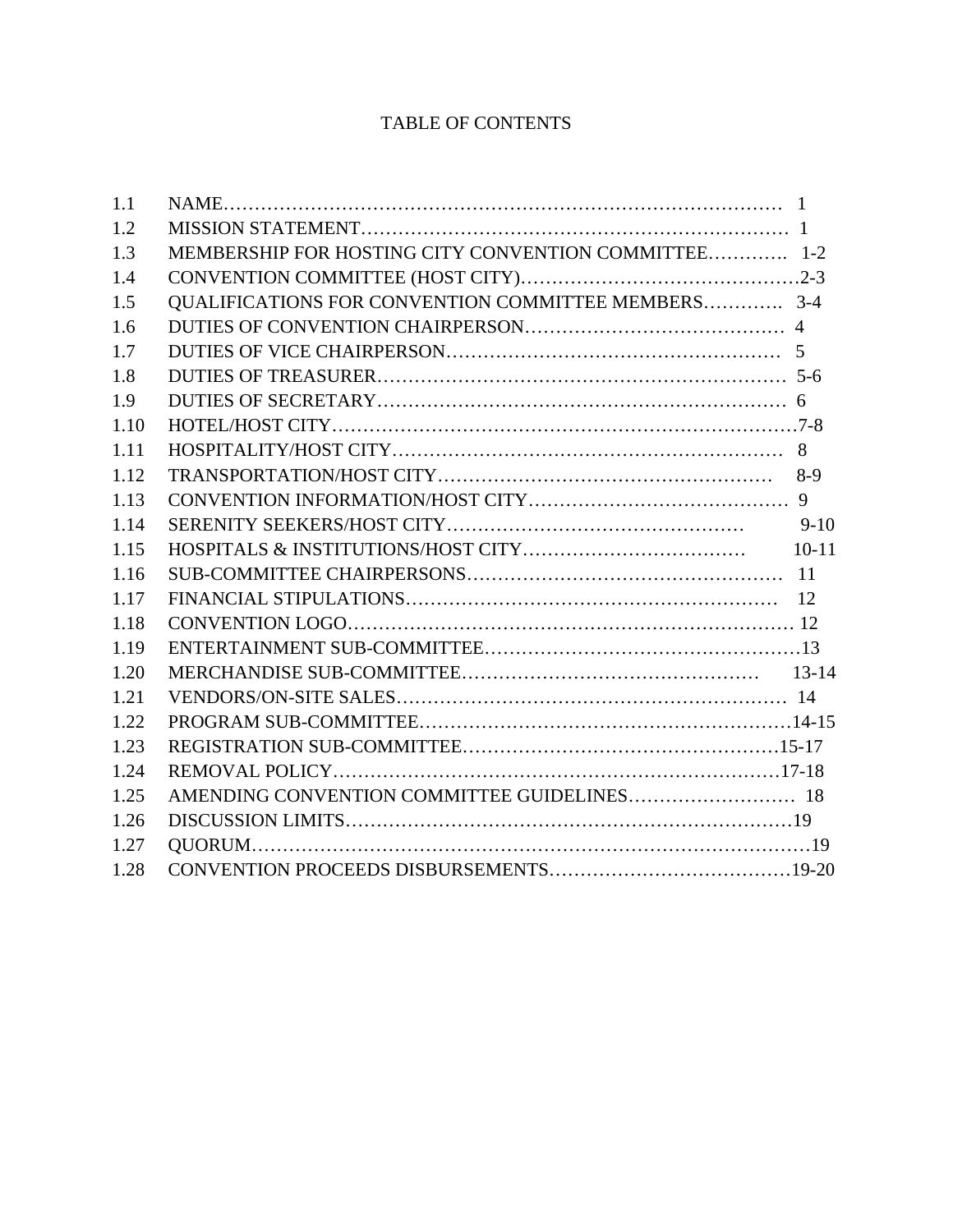1.1 Name: This body shall be known as the Arkansas Regional Convention and the Arkansas Regional Convention Committee.

1.2 Mission Statement: The Purpose of the Convention Committee is to plan, coordinate and conduct the annual Arkansas Regional Convention of Narcotics Anonymous (ARCNA). The purpose of the annual convention is to celebrate recovery throughout the Arkansas Region and Narcotics Anonymous as a whole. The committee will provide information about NA and Recovery, while practicing unity, to fulfill our Primary Purpose, "to carry the message of recovery to the still suffering addict." The convention planning committees should be a body of men and women from all walks of life in order to represent the diverse cultures found in the Arkansas Region and NA as a whole, so that any addict attending the convention may overcome the isolation and loneliness that accompanies the disease of addiction and witness the work of a Power greater than any one member.

1.3 Membership of the Convention Committee:

1. The committee may consist of a variable number of members who meet the requirements listed below.

2. The convention committee shall consist of recovering addicts from within the Arkansas Region.

3. Voting privileges are extended to members of the convention committee. A member who holds an office or participates on a sub-committee on a regular basis is considered a member.

4. Each member of the Executive Committee, except the Chairperson, and each sub-committee shall have one vote. The Chairperson votes only in the case of a tie

5. Election of officers and sub-committee chairpersons shall be by a simple majority of voting members present.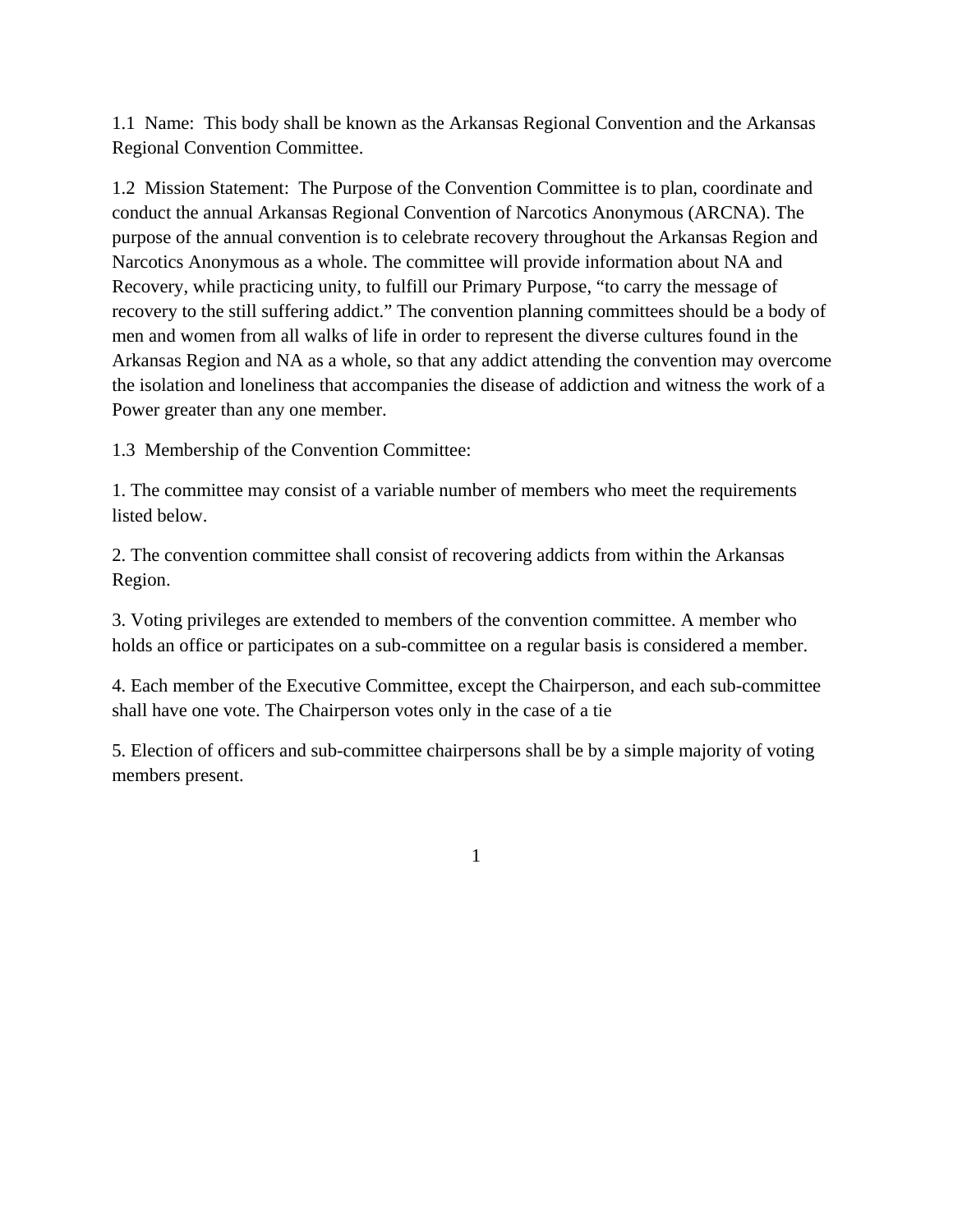6. The convention chairperson must reside within the Arkansas Region. Relocation outside the Arkansas Region will constitute an automatic resignation.

7. Qualifications for Trusted Servants:

a. Suggested one (1) year clean.

b. Fundraising, Merchandise, Programming, Entertainment and Registration chairpersons have suggested three (3) years clean time.

c. A good working knowledge of the 12 Traditions and the 12 Concepts of NA.

d. Attendance at the ARCNA.

e. Have the commitment, willingness, time and resources to serve.

f. Have the ability to exercise patience and tolerance.

1.4 Convention Committee (Host City):

1. The Convention Committee shall be directly accountable to the RSC for all activities related to the convention.

2. A complete financial report will be provided at each RSC meeting by the Convention Committee.

3. The Convention Committee is subject to an audit by any NA member of the Arkansas Region.

4. The Convention Committee prepares a budget proposal for the convention to be submitted to the RSC. The proposal will be prepared using sub-committee recommendations for estimated expenditures.

5. The Convention Committee prepares a schedule of meetings for each sub-committee to be sent to the ARSC and the membership at large.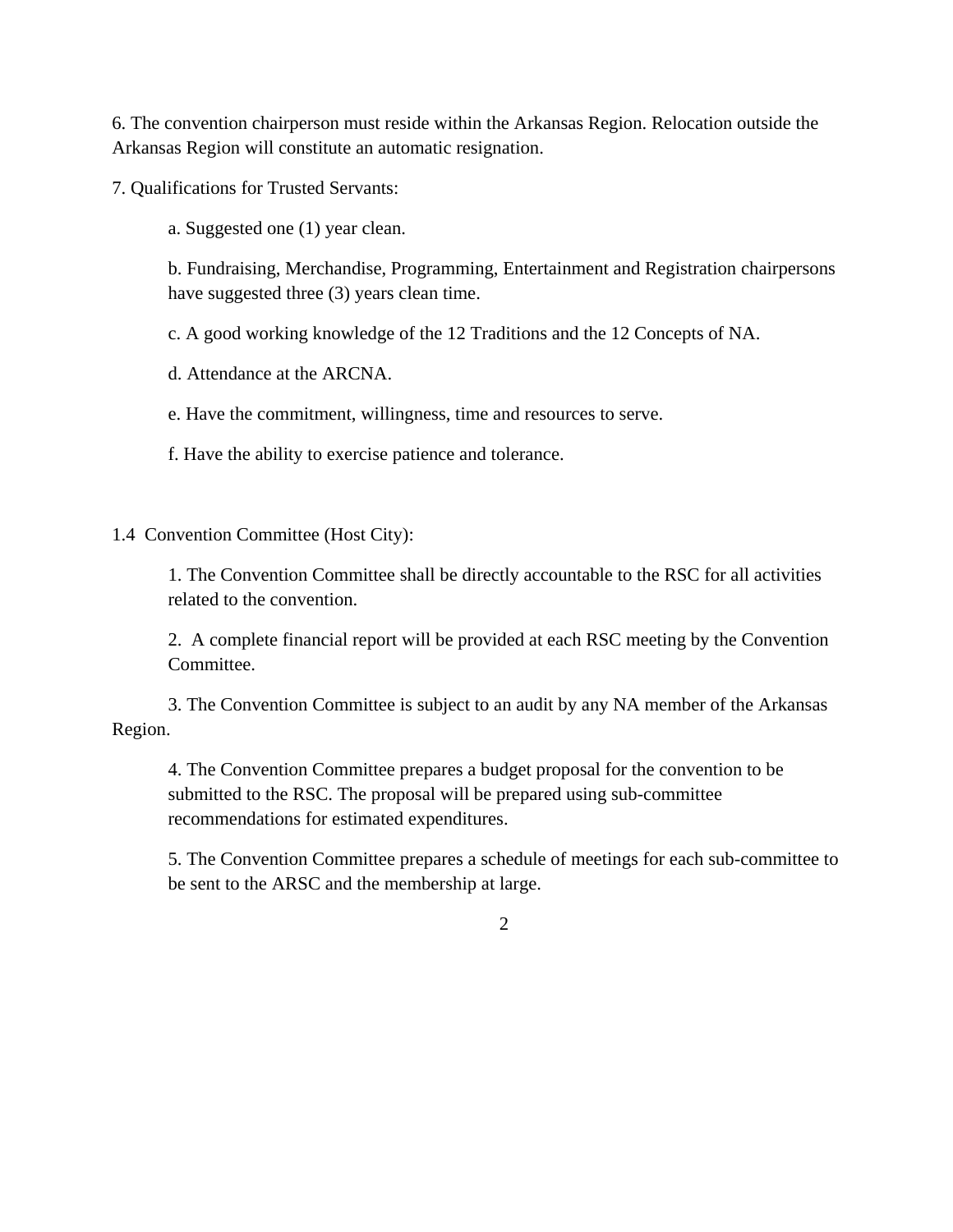6. It is recommended that the out going Chairperson and Treasurer serve on the RSC following their respective convention to assist the incoming Convention Committee.

- 1.5 Qualifications for Convention Committee Members:
	- 1. Chairperson

a .Five (5) years clean time.

b. Experience with convention sub-committees or Area level activities is recommended.

- c. Must have the time and resources to serve.
- 2. Vice-Chairperson
	- a. Four (4) years clean time.

b. Experience with convention sub-committees or Area activities is recommended.

c. Must have the time and resources to serve.

- 3. Secretary
	- a. One (1) year clean time.

b. Experience as secretary at the Group or Area Level.

c. Have the ability to keep accurate minutes of committee meetings.

d. Must have the time and resources to serve.

- 4. Treasurer
	- a. Must have five (5) years clean.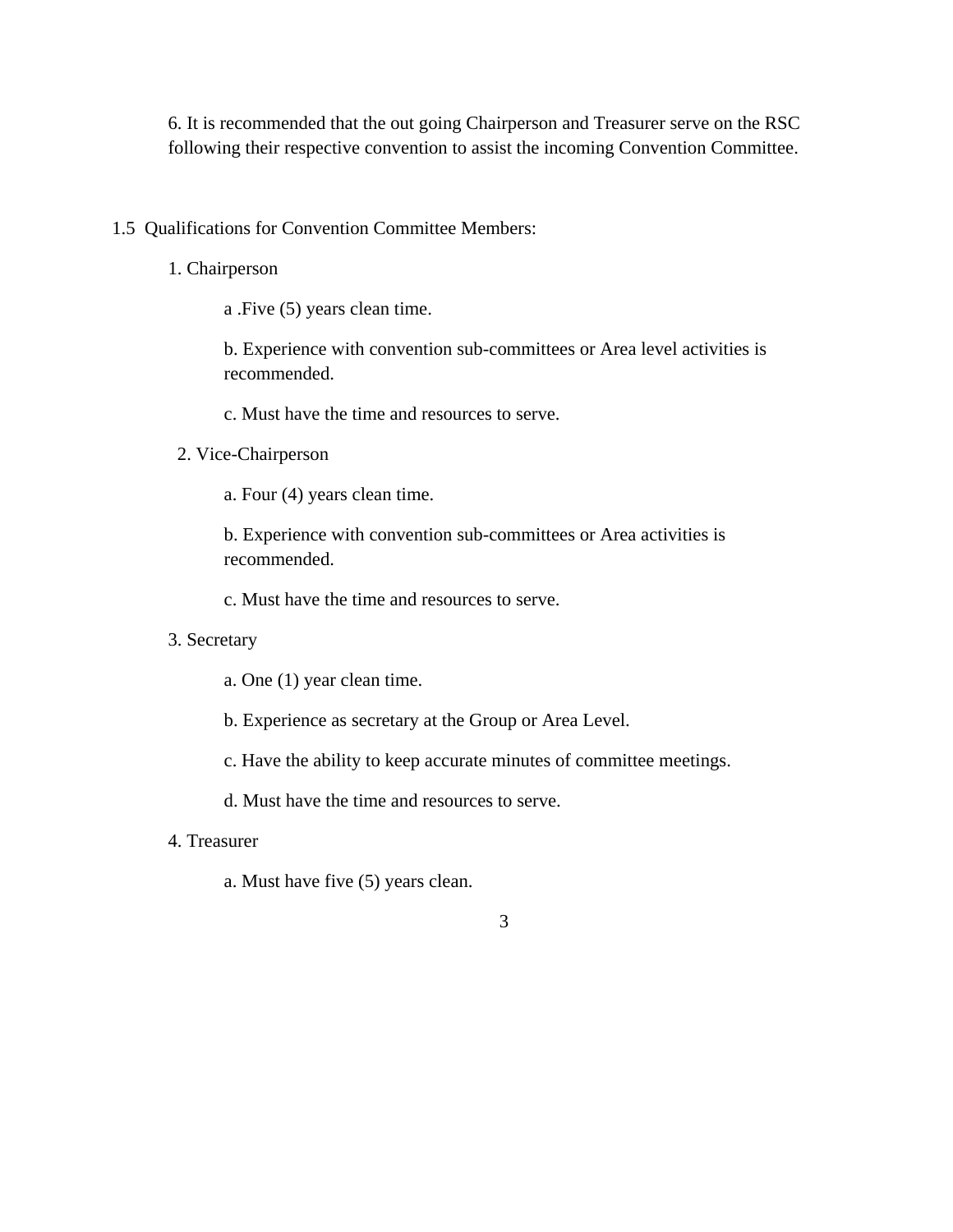b. Experience as a treasurer at the Area or Regional level.

c. Must have the ability to keep accurate records of all convention committee expenditures and prepare reports for the ARSC. Must have the time and resources to serve.

#### 1.6 Duties of the Convention Chairperson

- 1. Chairs the annual convention.
- 2. Presides at the ARCNA sub-committee meetings: Notifies Vice-Chair if unable to attend said meetings.
- 3. Is a co-signer on the ARCNA checking account. Signs all contracts on behalf of all sub-committees with prior approval from the RSC.
- 4. Must attend all RSC meetings and acts as the Liaison to the RSC on behalf of the ARCNA.
- 5. Votes only in the event of a tie.
- 6. Is responsible for the budget of each Convention sub-committee by monitoring the flow of funds and overall costs as set forth in the budget.
- 7. Drafts a schedule for each Convention Committee meeting. Prepares an agenda for each ARCNA meeting.
- 8. Organizes sub-committees: stays informed of the activities for each sub-committee; Provides support and guidance to each sub-committee chairperson.
- 9. Fosters unity by asking for support from Areas, Groups and Loner Groups from within the Arkansas Region.
- 10. Provides resolution to internal problems through the use of the 12 Traditions and the 12 Concepts. Fosters an atmosphere of fellowship and communication to help avoid these pitfalls.
- 11. Serves as a Member of the RSC. One (1) year as the Hosting Convention Chairperson and one (1) year as the Previous Hosting Chairperson.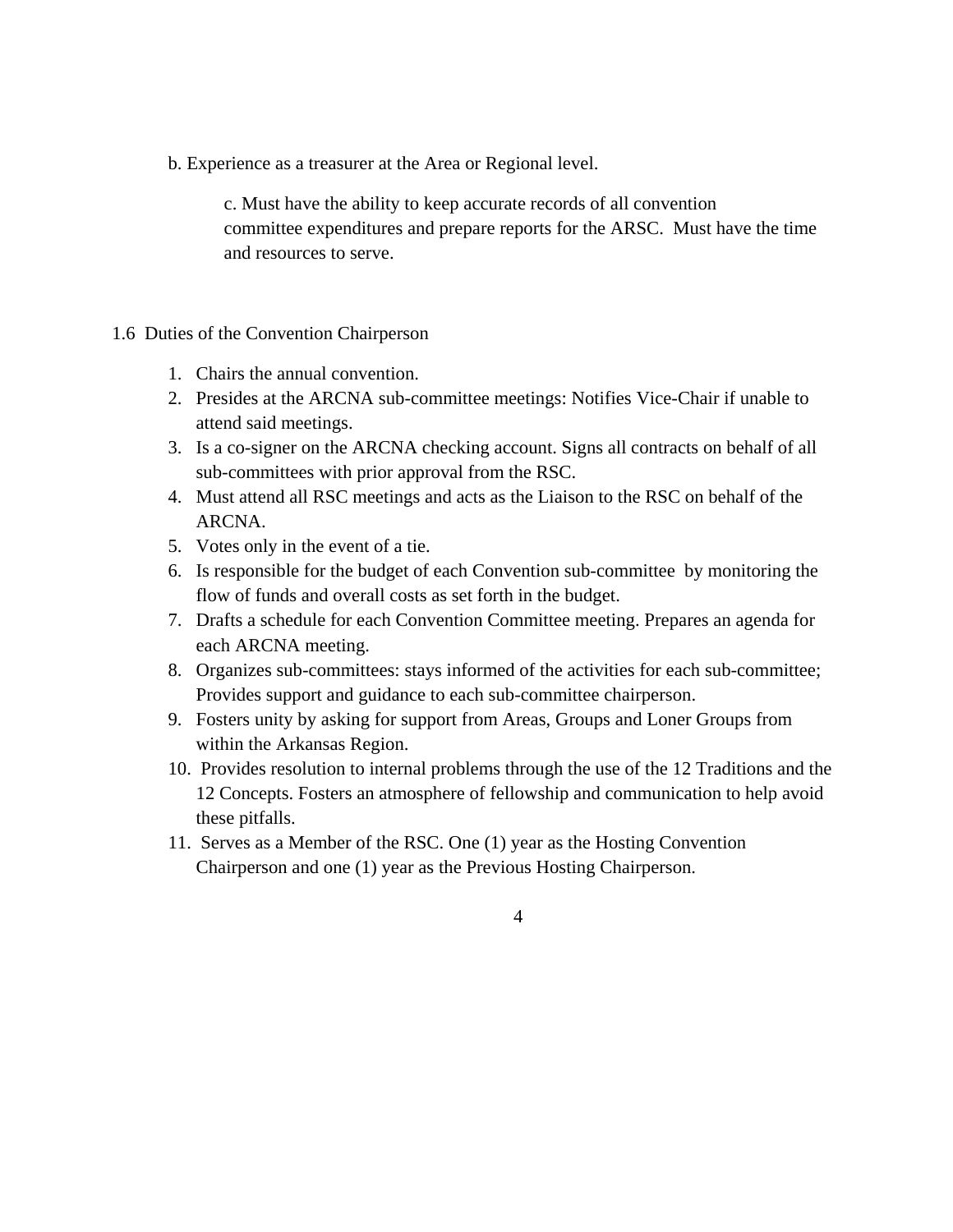1.7 Duties of Vice-Chairperson:

- 1. Acts as Chairperson, at the Convention and at all meetings, in the absence of the Chairperson and assumes all duties assigned to the Chairperson.
- 2. The Vice-Chair will be a co-signer on the ARCNA checking account.
- 3. Works closely with sub-committee members to help with support and guidance.

#### 1.8 Duties of the Treasurer:

1. Maintains all financial records and check book for the ARCNA. Two signatures are required on all checks or money orders. The Treasurer is one of the cosigners on the ARCNA checking account.

2. No family members, significant others etc. may be cosigners on the ARCNA account.

- 3. Provides quarterly reports for the RSC.
- 4. Makes monthly reports to the Convention Committee.

5. Prepares the final reconciliation of all ARCNA monies and turns in all records, monies and the check book over to the RSC.

6. Writes all checks and is responsible for the collection of all receipts from each subcommittee. There will be no reimbursements with out a receipt.

7. Responsible for all monies collected at fundraising events and at the convention, i.e., registration, banquet tickets, auctions, fifty/fifty raffle etc.

8. Works with the Convention Committee to formulate the budget. The budget will be based on the needs of each sub-committee to fulfill their respective duties...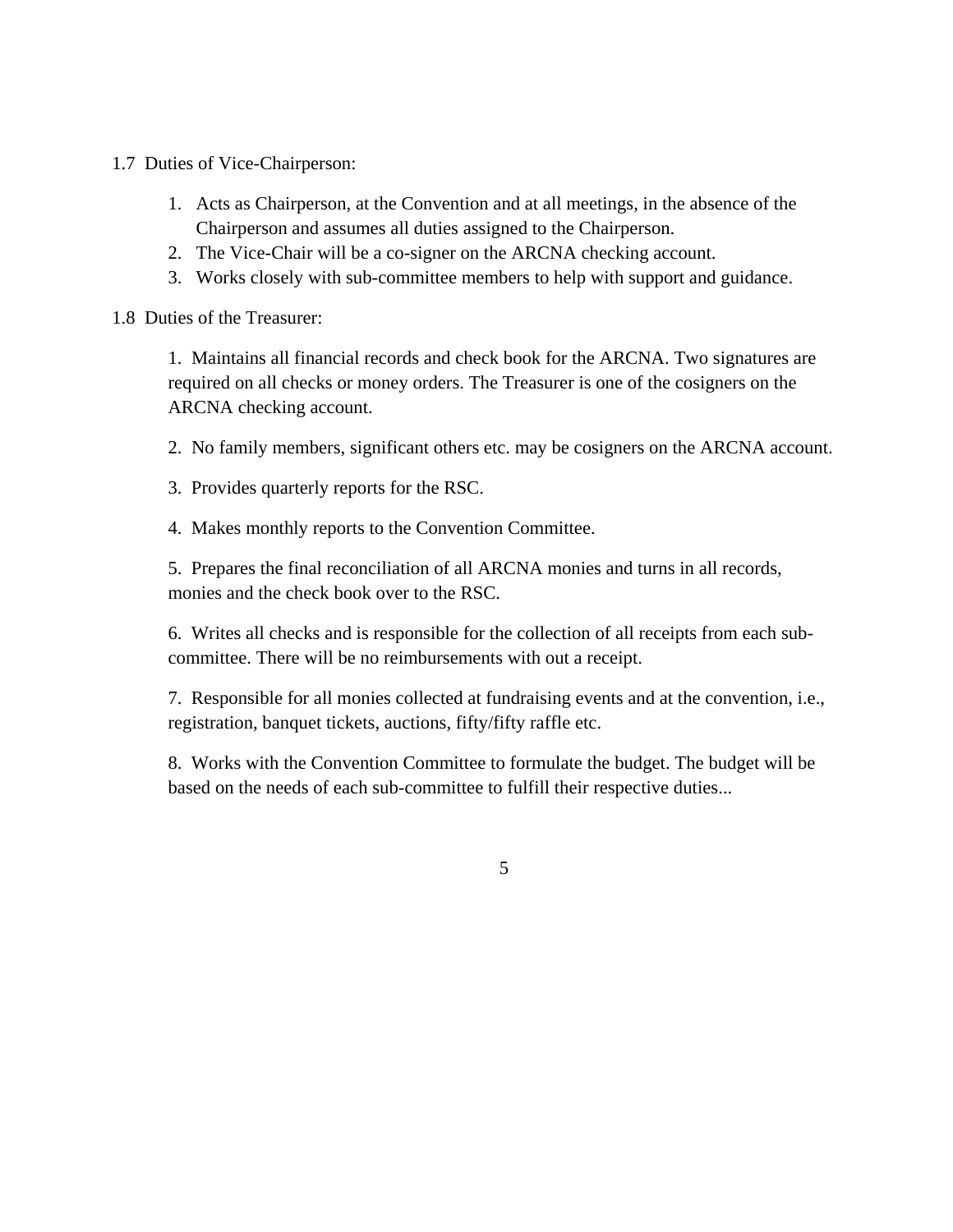9. Each sub-committee will keep separate records reflecting the exchange of monies between vendors and the Treasurer.

10. It is suggested that the Treasurer attend the RSC meetings.

1.9 Duties of Secretary:

1. Records minutes at all convention committee meetings.

2. Provides the minutes to all convention committee members and posts the minutes on the Regional web page.

3. Notifies all convention committee members of the dates and times of all meetings.

4. Works with all convention committee members to prepare an agenda for upcoming convention committee meetings.

5. Maintains a file for Vendor and Hotel contracts.

6. Maintains the Archives of the ARCNA.

7. Is a co-signer on the ARCNA checking account.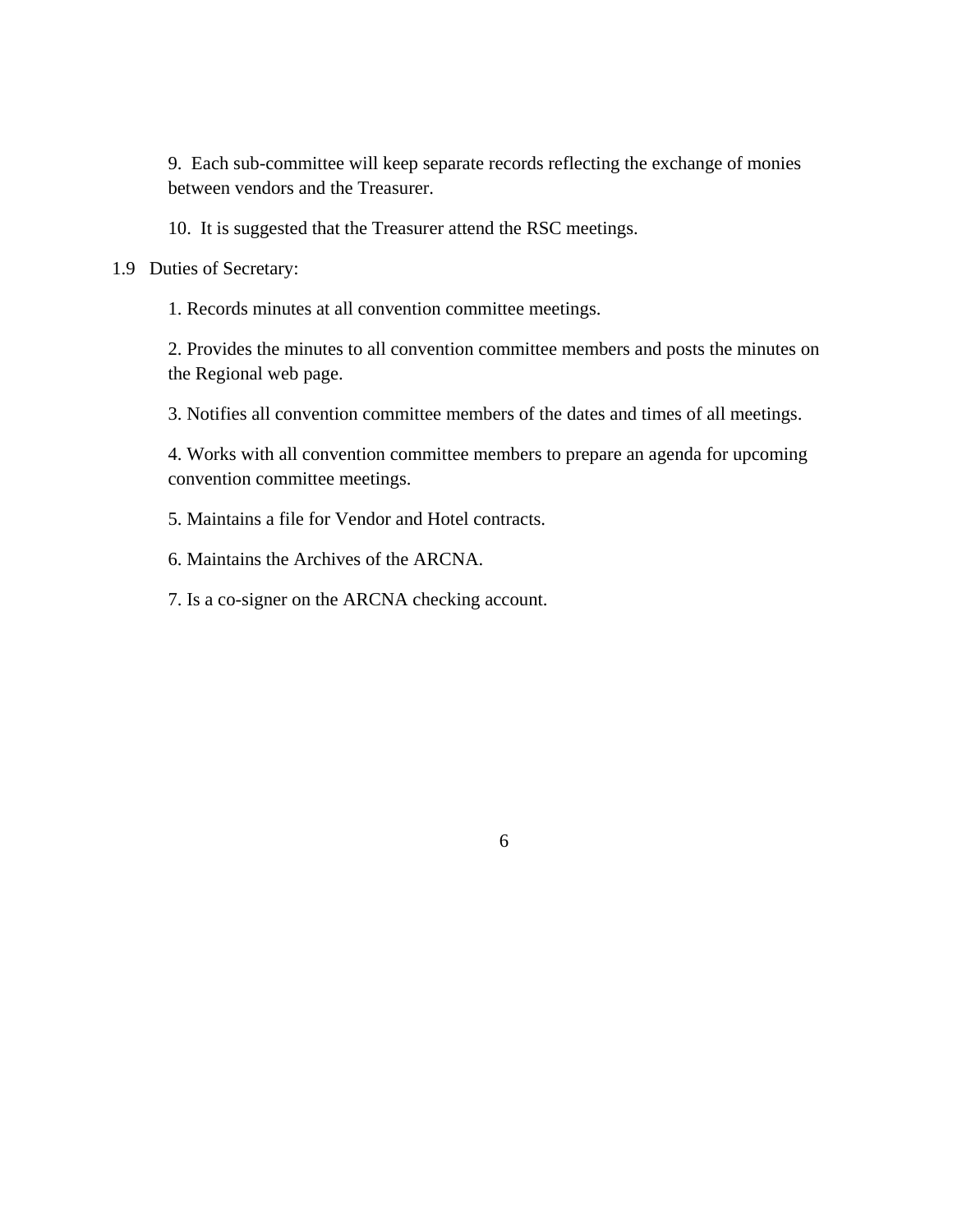#### 1.10 Hotel/Host City:

This Committee is responsible for contacting hotels, convention centers etc. to gain information and prices for the purpose on renting meeting rooms, banquet facilities, main speaker hall and also discounts for multiple hotel rooms for our convention participants. Contacting your local Chamber of Commerce or Convention Bureau for assistance in determining which Hotels or Convention Centers are suitable, may be helpful. When contacting these agencies or the Hotels directly you will need to provide some basic information.

1. Dates of the Convention.

2. Approximate number of members expected to attend.

3. What meal you plan to include as part of the convention package.

4. The number of members you want to accommodate at each workshop or marathon meetings and the main speakers.

5. A tentative schedule of convention events.

6. You will want to know what the hotel can offer the convention such as;

a. room rate discounts or a number of free rooms based on the number of registrants or the number of members attending the banquet.

b. does the hotel require the convention sponsors to provide liability insurance? If so, can the hotel extend coverage through there insurance company or can the hotel suggest a resource for liability insurance?

c. will the hotel negotiate a reduced rate if the convention committee blocks a certain number of guest rooms per each day of the convention?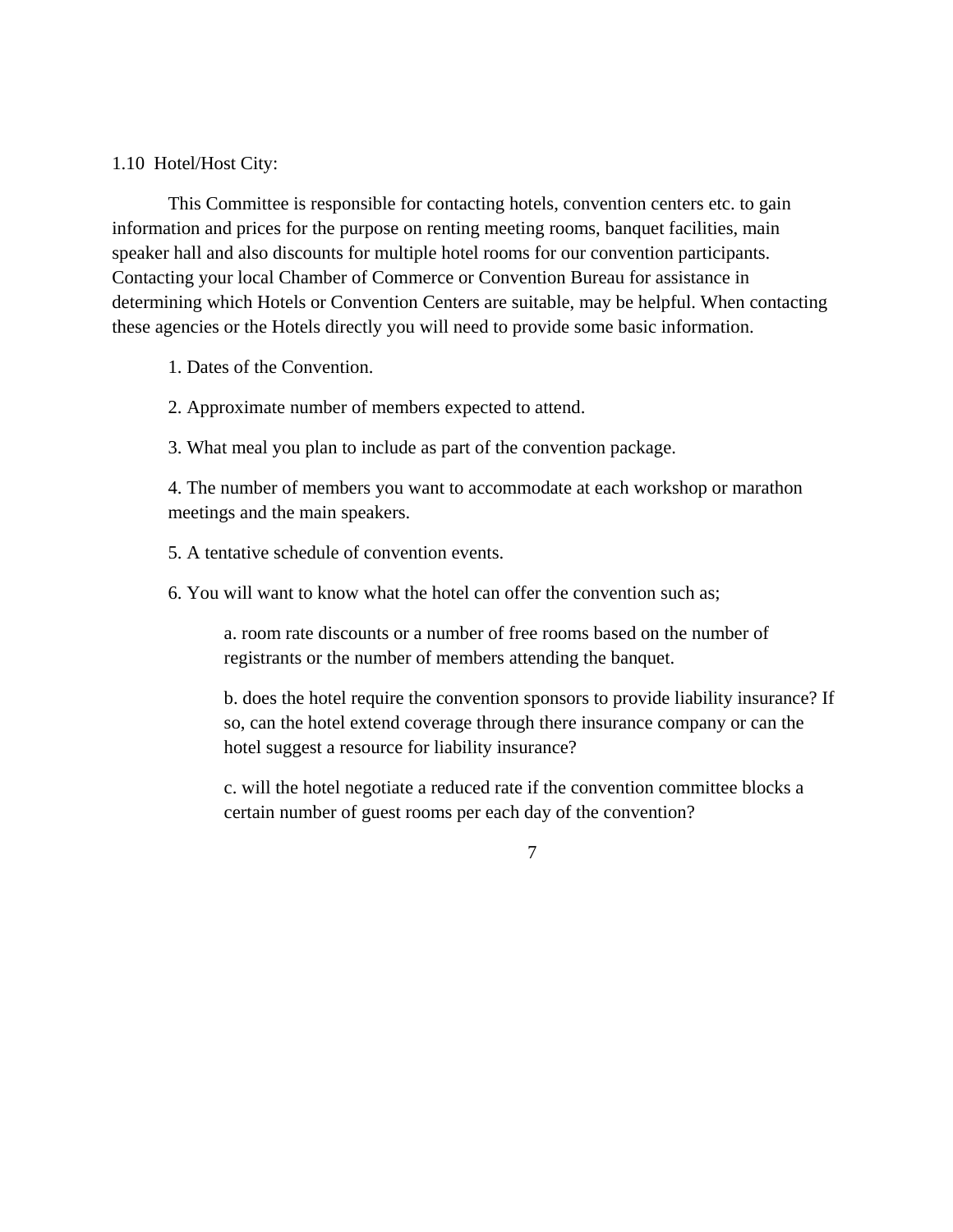d. Refreshments for meetings can be a major expense, particularly coffee. It may be more prudent for the convention committee to supply the refreshments.

e. Make reservations for the Hospitality Room and rooms for main speakers.

## 1.11 Hospitality/Host City:

 Recruits members to staff the Hospitality Room, greet registrants, and provide information about locations and times of convention events.

- 1. The Hospitality Room will be staffed by volunteer members. The Hospitality Room should remain open for the duration of the convention.
- 2. One or more volunteer members should be responsible for greeting convention speakers and guest as they arrive. May offer assistance with making arrangements for accommodations, registration etc. The volunteer members should work with the Hotel staff and may act as problem solvers if the need arises.
- 3. Volunteer members should wear name badges that are easily identifiable.
- 4. Beware of open-end charges that can be accrued as part of the use of the facility.
- 5. Newcomers are encouraged to volunteer for the Hospitality Room. It is a wonderful way to get your feet wet in service to our Fellowship.

## 1.12 Transportation/Host City:

 Recruits volunteers to assist in providing transportation for speakers and guests to and from the airport.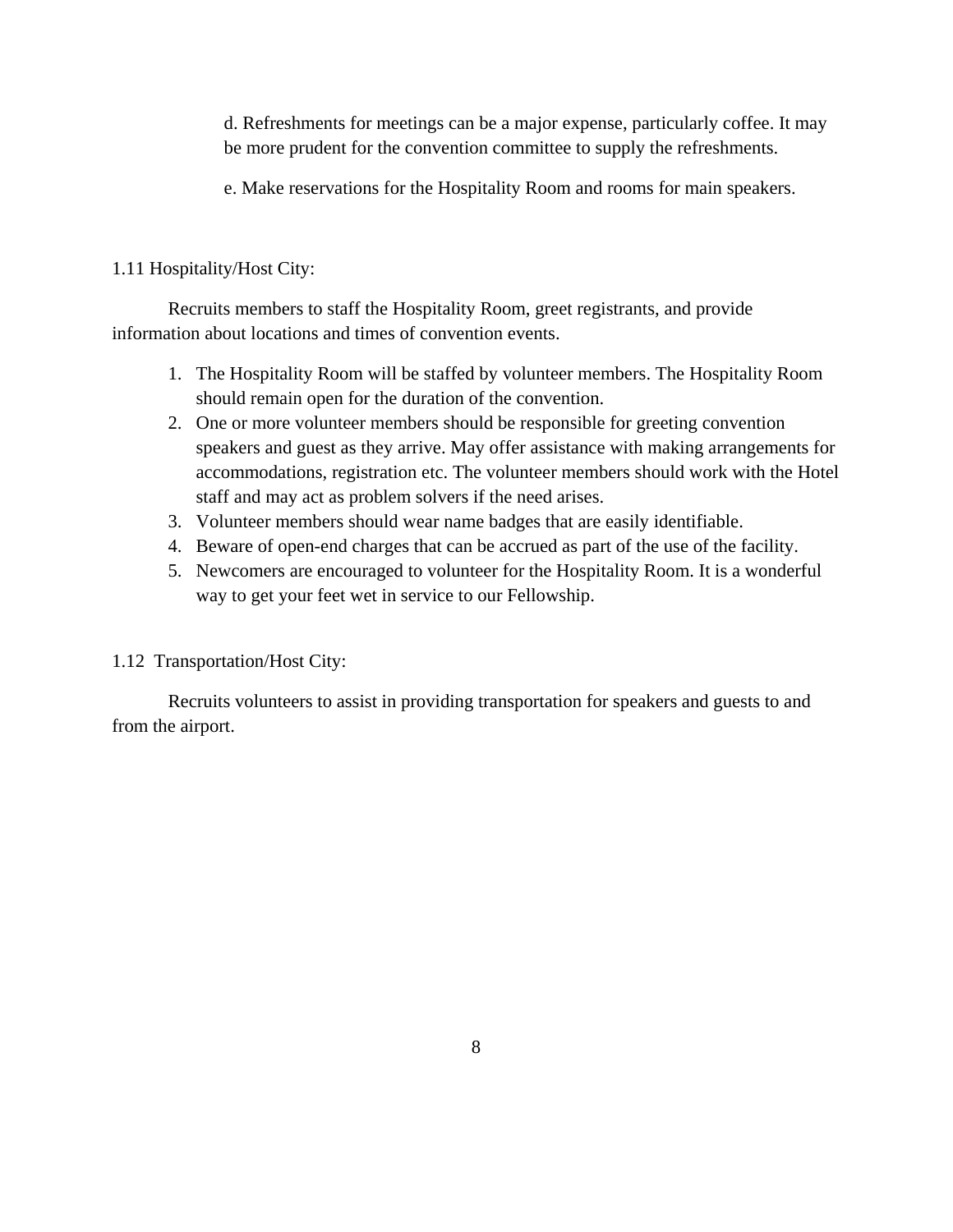- 1. One or more volunteer members should be responsible for providing transportation to and from the airport.
- 2. Should have designated greeters to meet Speakers as they arrive at the airport.
- 3. Must be prudent in ensuring that the volunteer drivers are properly licensed and insured.

## 1.13 Convention Information/Host City:

 This sub-committee will be responsible for obtaining and distributing any convention related information to be used for PI and H&I purposes and for the Fellowship as a whole.

- 1. Will maintain communication with sub-committees that need to distribute information to the fellowship, civic groups and public and private institutions.
- 2. Suggested means to distribute convention information:
	- a. Mailing flyers and registration forms electronically or by standard postal service to all service representatives in the Region for disbursement to Areas and Loner Groups throughout the Region.
	- b. By providing convention information to the NA Way, Regional and Area websites etc.
	- c. Prepares Media information kits containing basic information about NA and the Conventions purpose, using approved NA literature, while maintaining the spiritual principle of Anonymity.

## 1.14 Serenity Keepers/Host City:

 This committee is responsible to help maintain the atmosphere of recovery in the hotel or convention center during the convention.

- 1. Assist convention guests with directions to events, workshops and meetings.
- 2. Try to work with another Serenity Keeper and not alone.
- 3. Assist the Convention Committee with respectfully conveying to the Convention guests that the Convention represents N.A. to the public and we should follow the Hotels rules because we are a guest of the Hotel or Convention center
- 4. Clean time requirements Suggested 1 year
- 5. Treat the Convention Guests with courtesy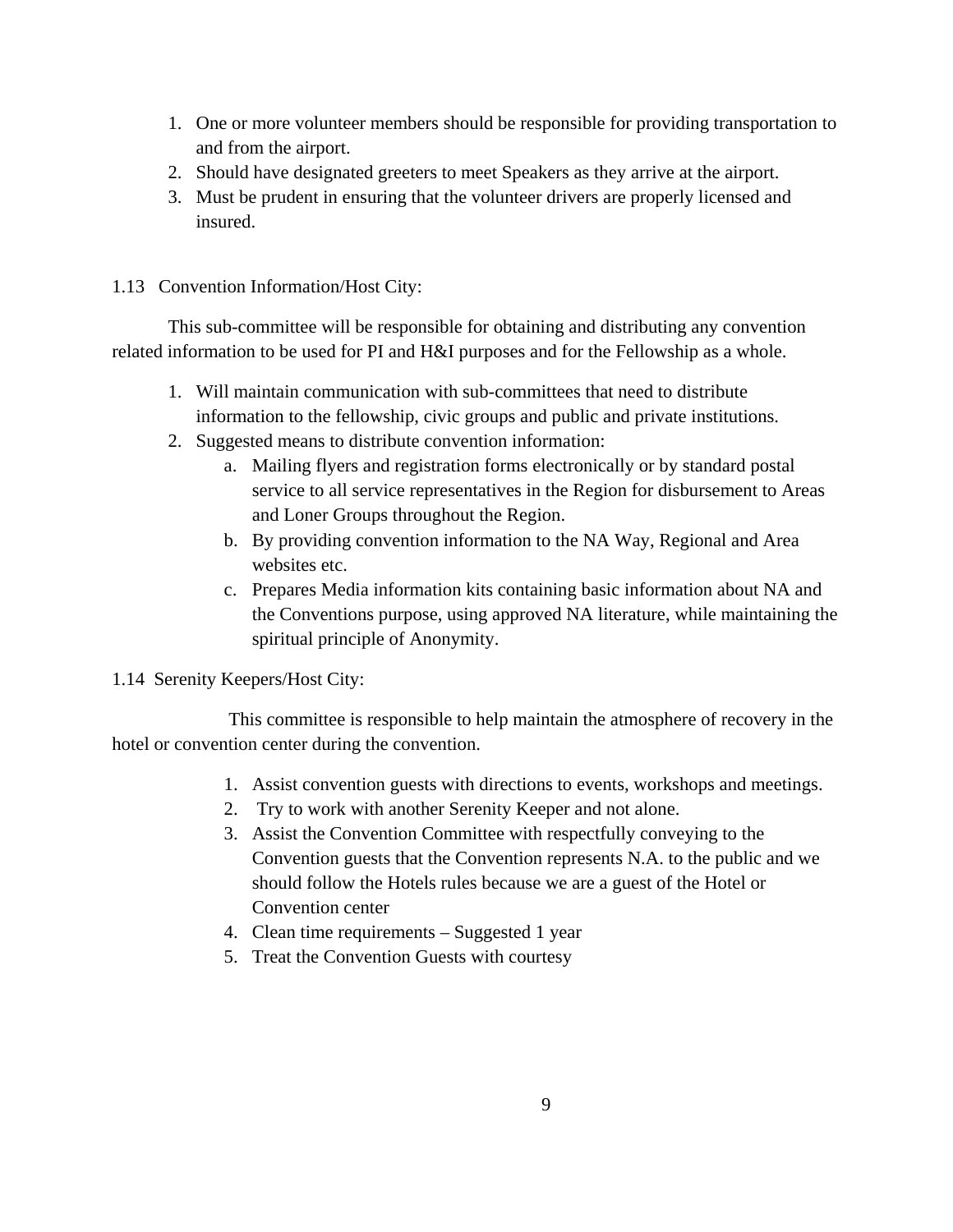- 6. Try to work with another Serenity Keeper and not alone.
- 7. Assist the Convention Committee with respectfully conveying to the Convention guests that the Convention represents N.A. to the public and we should follow the Hotels rules because we are a guest of the Hotel or Convention center
- 8. Clean time requirements Suggested 1 year
- 9. Treat the Convention Guests with courtesy
- 1.15 Hospital and Institutions/Host City:

 This sub-committee works directly with the hospital and institutions within the State of Arkansas to provide an opportunity for addicts in those facilities to attend the convention.

- 1. About 90 days prior to the convention, this sub-committee will contact hospitals and institutions to notify them about the convention and encourage them to allow their clients to attend.
- 2. The following is essential: After the initial notification, send another letter (on convention stationary) stressing the benefits of attending the convention and enclosing a form asking the following information a) How many can we expect from your facility? b) Will they need any help with transportation? C) Will they be staying the hotel? D) Any other information that we should be aware of, pertaining to your facilities policy?
- 3. For private institutions, a statement concerning the cost of the convention needs to be included in the follow-up. Usually privately run institutions are offered a group rate for the number of clients they are sending. This is not breaking the Traditions because the patient/addict is paying for treatment.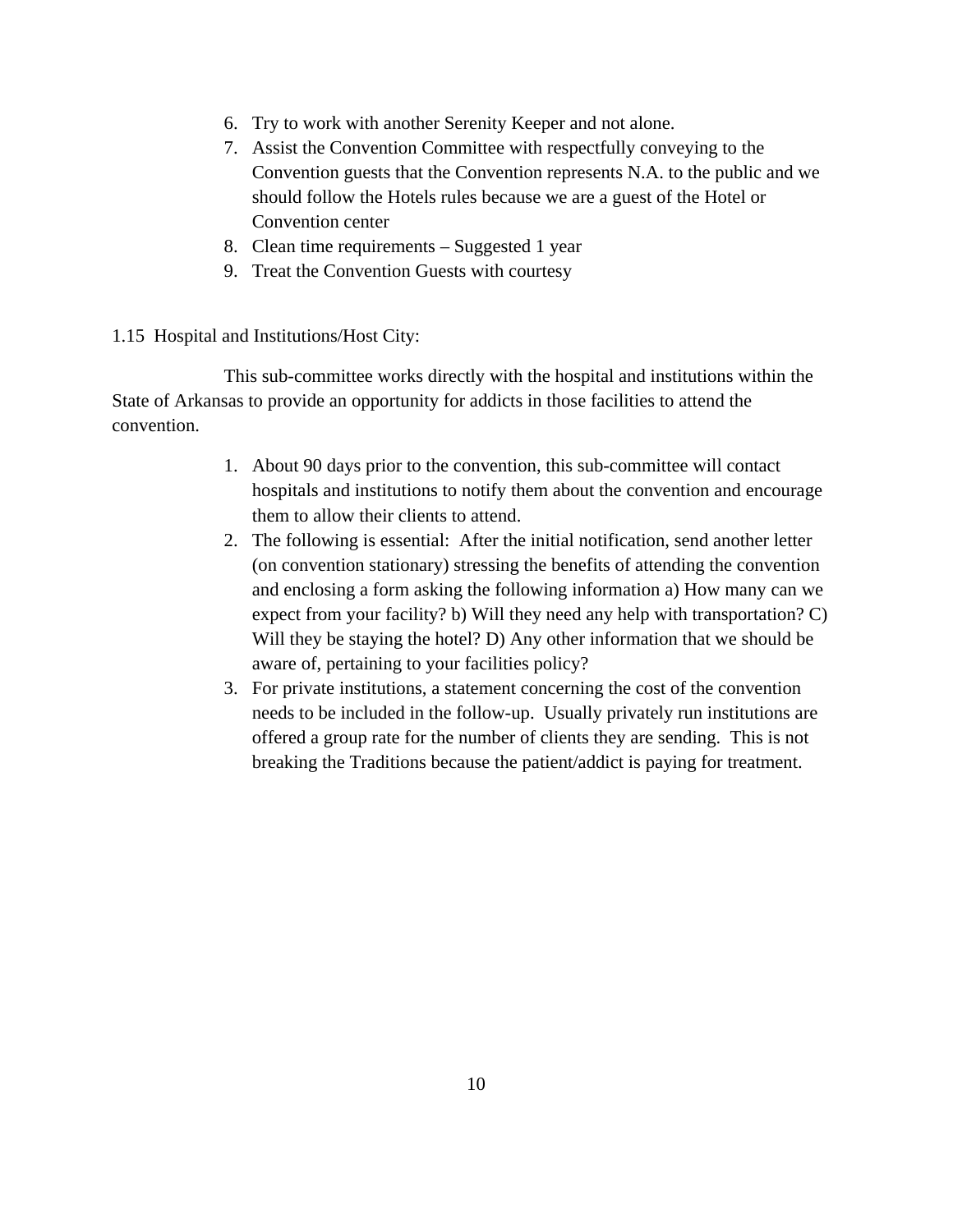- 4. For State funded institutions, such as half-way houses, a statement can be made to the effect that any person who wants to attend the convention can do so and will be able to attend free of charge, if the institution cannot pay. Sometimes members or groups from the community will sponsor such people.
- 5. The committee should notify Registration sub-committee as soon as possible regarding how many free registrations this committee expects. A member of the committee will be at the registration desk to greet patients and staff members and make them feel welcome.
- 1.16 Sub-Committee Chair Persons:

1. Sub-committee chairpersons are elected by a simple majority vote from those attending the sub committee meetings. Nominees must meet the requirements for committee membership.

2. Sub-committee chairpersons are responsible for maintaining accurate records of all sub-committee activities including any budgets, financial reports, vendor correspondence, etc.

3. Each sub-committee chairperson shall have a written report at each meeting. The reports shall include, but not limited to, financial needs, expenditures and receipts.

4. The Twelve Traditions and the Twelve Concepts of NA shall be followed and all ARCNA policies must be adhered to.

5. Duties and responsibilities of the convention will be selected by the RSC and the

subcommittee chairperson will be selected by the chosen area or loner group.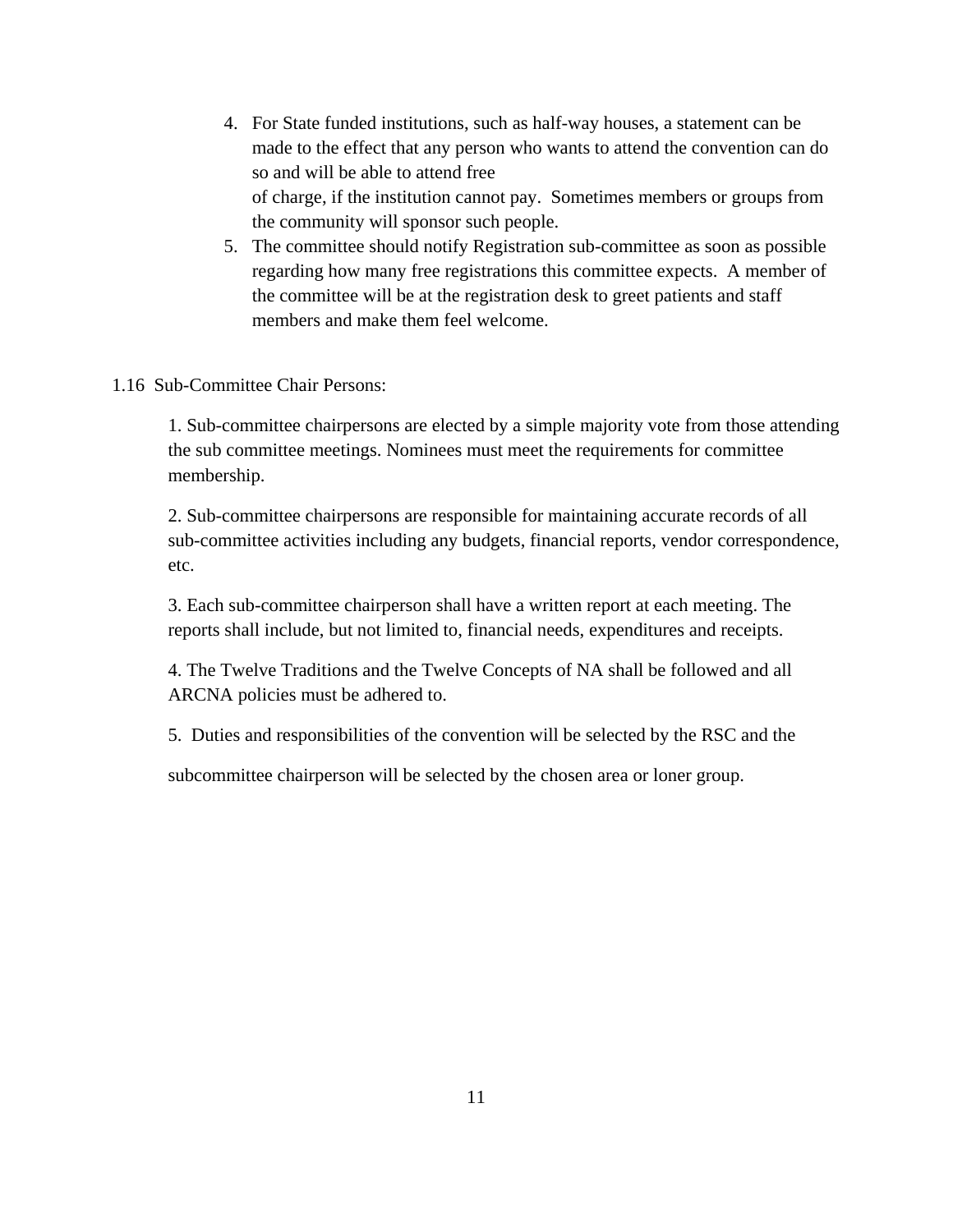#### 1.17 Financial Stipulations:

1. The Arkansas Regional Convention Committee shall forward all proceeds o f the ARCNA to the RSC upon the conclusion of the reconciliation of the Convention finances suggested deadline by February RSC no later than the May RSC.

2. Two signatures will be required for the account.

3. All monies collected for registration, merchandise and fundraising events shall be deposited within three (3)business days after receipt.

4. No checks for the purpose of reimbursement of expenditures over Fifty Dollars (\$50.00) shall be written without prior approval of the Arkansas Regional Convention Host Committee.

5. The Arkansas Regional Convention Committee shall meet no later than thirty (30) days following the conclusion of the Convention.

6. The ARCNA RSC will approve all Hotel contracts.

1.18 Convention Logo:

1. The Merchandise sub-committee shall submit to the Convention Committee as a whole, three (3) designs for final selection. The selection must incorporate the NA Logo into the convention theme……..

"UNITY IN THE…………………………………."

2. The final selection will be presented to the RSC .

3. All printed material, including merchandise, shall be approved by the convention committee to ensure uniformity.

4. The Banner for the ARCNA will be 4' x 6' in size.

5. When using any copyrighted NA material or symbols, the " $\mathcal{D}$ " trademark must be present on all printed items.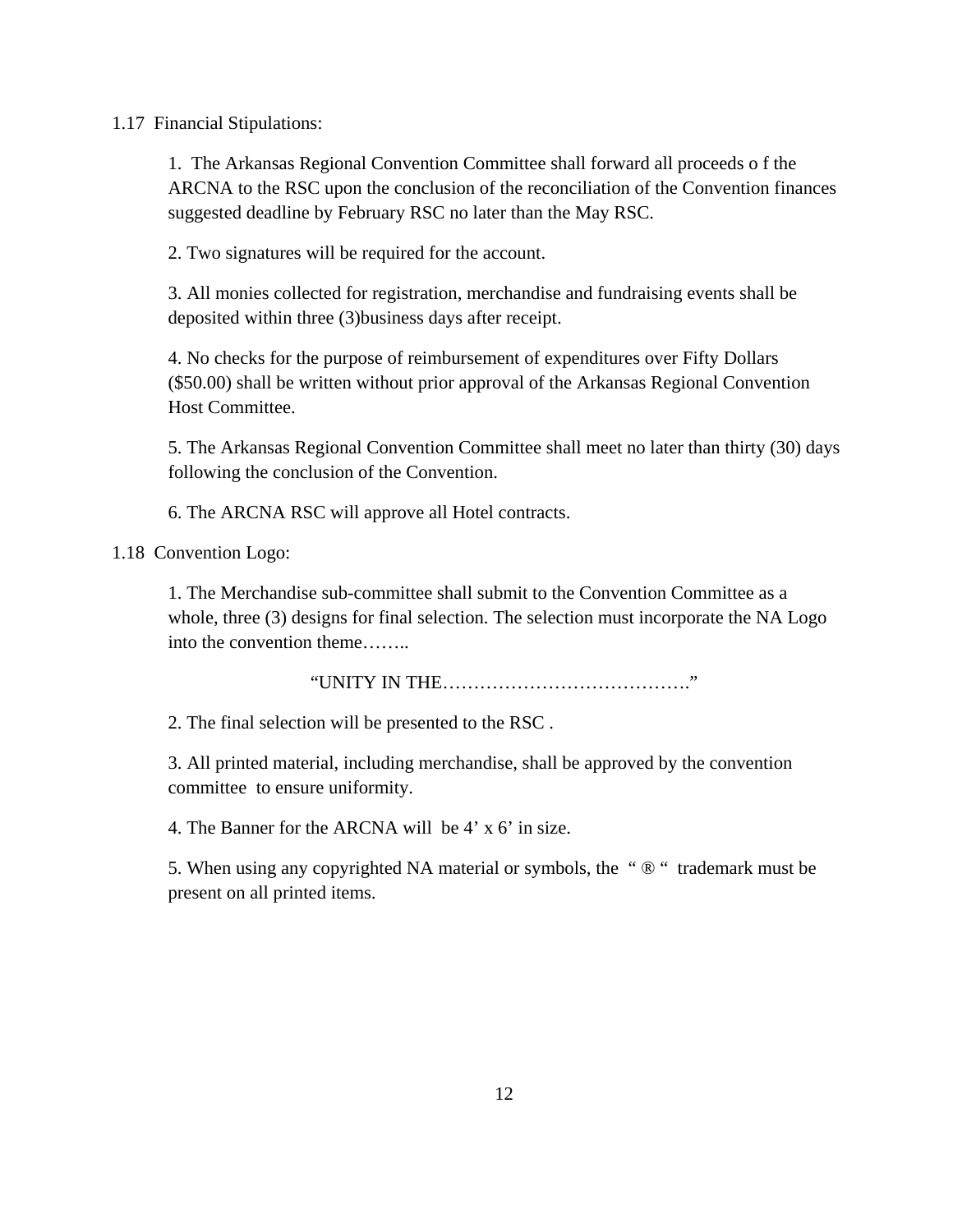1.19 Entertainment Sub-committee:

 This sub-committee will be responsible for securing any entertainment for the convention and scheduling such events in cooperation with the host city.

- 1. Plan dances, talent/fashion shows, bands, DJ's, golf, card and domino tournaments etc.
- 2. The clean requirement is three (3) years.
- 3. The sub-committee shall obtain three (3) bids for each entertainment contract.

## 1.20 Merchandise Sub-Committee:

 This sub-committee is responsible for obtaining and the selling of any approved merchandise connected to the convention i.e., coffee cups, Tee shirts etc.

- 1. All merchandise shall be printed with the approved convention theme and artwork.
- 2. The sub-committee should obtain at least three (3) bids on any merchandise it is planning to purchase.
- 3. The sub-committee shall present a list of items for convention merchandise it suggests be purchased, including any pre-convention items.
- 4. Will work with the Host City to reserve a location for merchandise sales.
- 5. The Sub-committee will maintain an accurate inventory and records of all purchases and sales on convention merchandise.
- 6. Any monies received from merchandise sales shall be turned over to the convention Treasurer at the conclusion of the convention and a reconciliation of all merchandise turned over within 7 days.
- 7. Any unsold merchandise left over from the convention will be turned over to the RSC so it may be archived for future sales.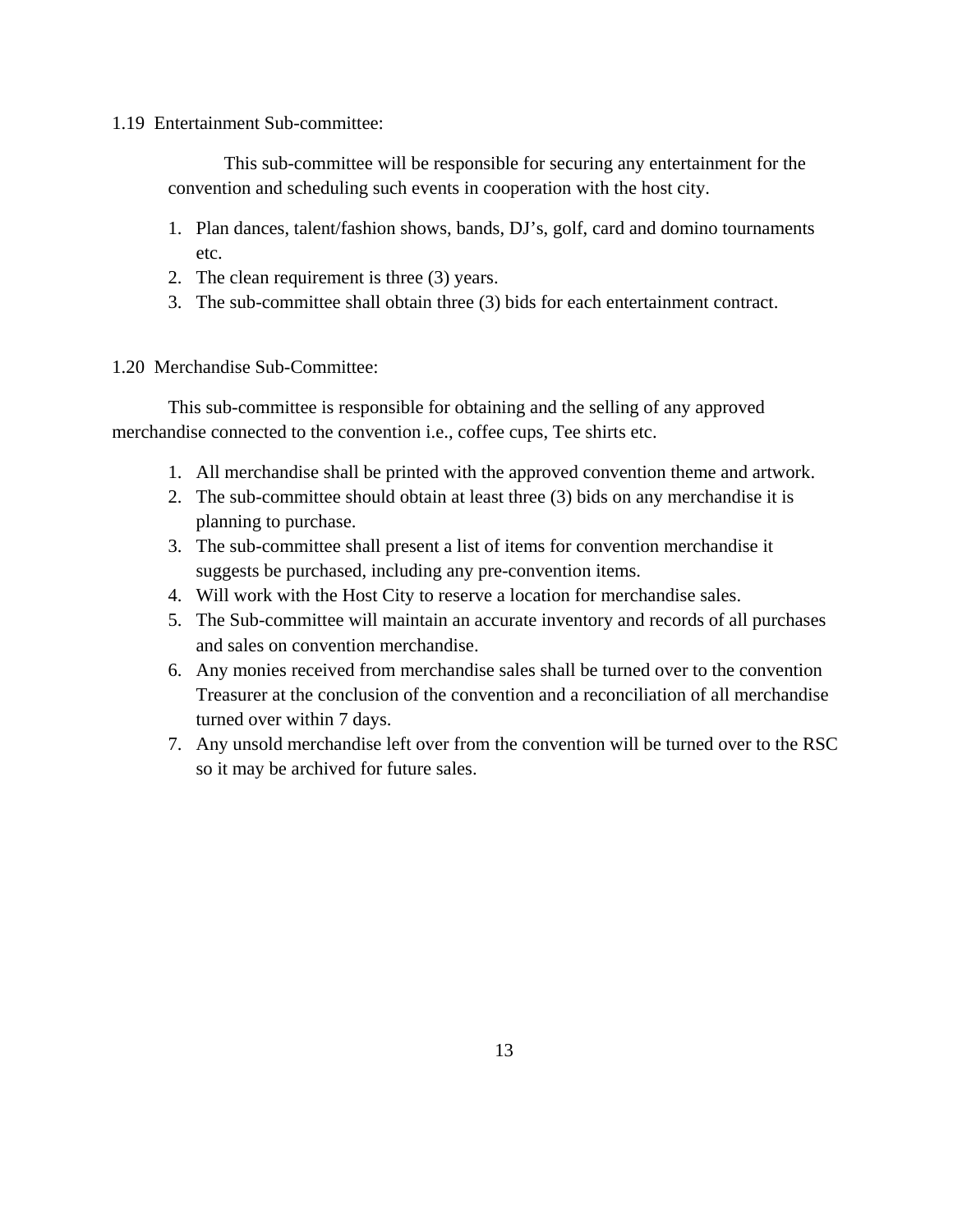8. Any Group, Loner Group or Area in the Arkansas Region must submit a written request to sell merchandise at the convention. An alternative merchandise area will be available on Sunday.

9. The sub-committee must have a contract approved by the RSC to allow the sale of NA approved merchandise i.e., jewelry, jackets, stickers, key chains etc., by a vendor that is licensed by NA World Services to sell NA merchandise, i.e., Lone Star WSO of Texas.

10. The approved vendor will be allowed to sell merchandise for the duration of the convention.

11. There is a suggested three (3) clean time requirement for Merchandise Chairperson.

## 1.21 Vendors- On Site Sales:

1. Only approved NA merchandise will be sold by vendors.

2. Get bids from vendors interested in selling merchandise at the Convention.

3. Set a time limit merchandise sales during the Convention

4. Vendors must have prior approval and a contract with the ARCNA to sell merchandise at the Convention.

#### 1.22 Program Sub-Committee:

This sub-committee selects and organizes the speakers at the convention.

1. Will prepare a written program of the convention events, detailing times and places for the speakers.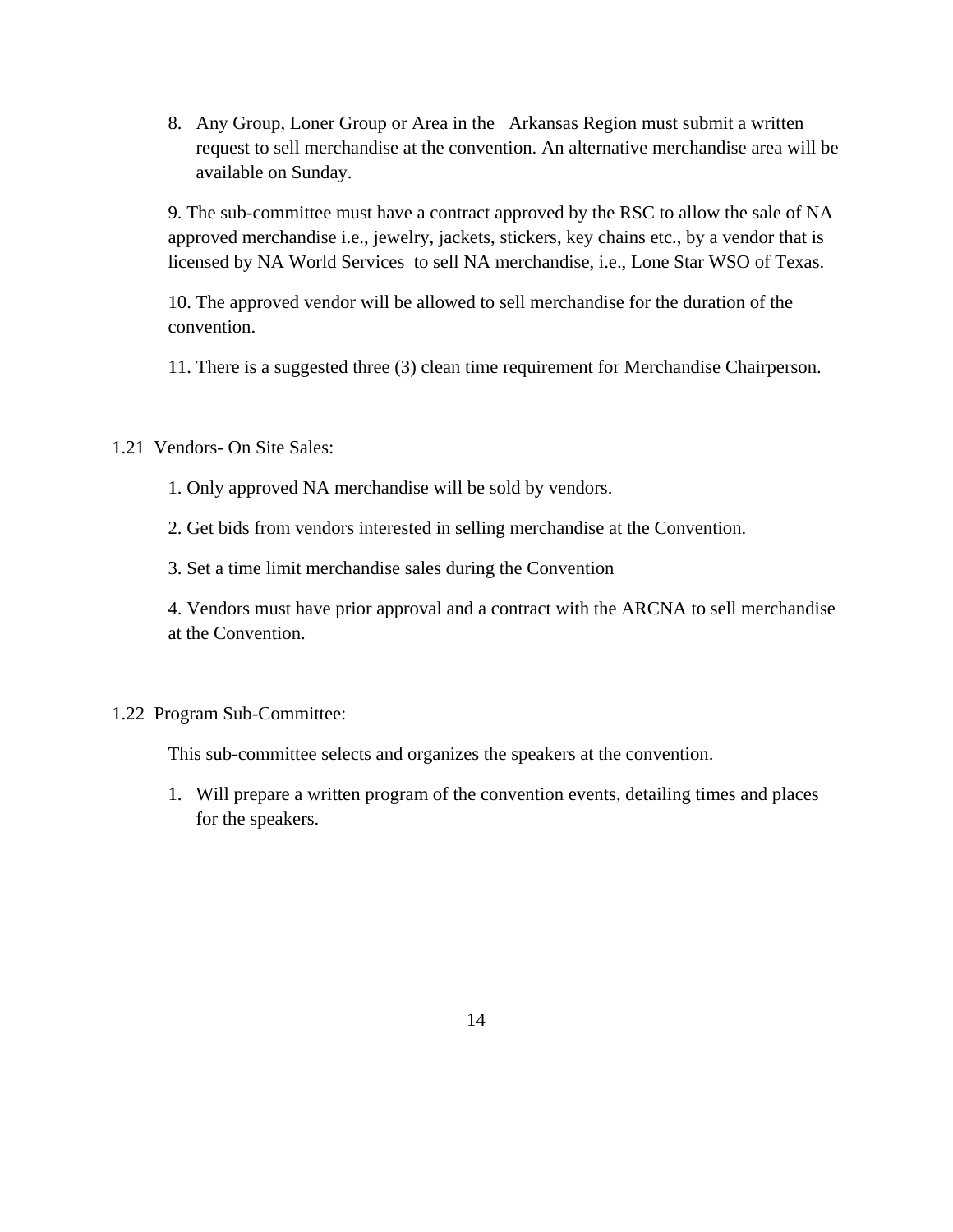- 2. The Program Chairperson shall be responsible for soliciting speaker tapes for the Friday, Saturday and the Sunday morning spiritual speaker. The clean time requirement for main speakers is five (5) years.
- 3. The Chairperson will host the Friday and Saturday night meetings. The subcommittee Vice-Chair will host the Sunday morning meeting.
- 4. The Convention Committee will provide transportation and lodging costs for the main speaker.
- 5. It is suggested that no relatives, including spouses, of the Hosting City Convention Committee or members of the Advisory Board shall be selected as speakers.
- 6. The Program Chair has a suggested clean time requirement of three (3) years.
- 7. It is suggested that no members of the RSC shall be speakers.

## 1.23 Registration Sub-Committee:

This committee is responsible for pre-registration and registration at the convention. This committee will be responsible for Banquet ticket sales.

- 1. Pre-registration forms should be sent out as early as possible. A limited amount of pre-registration packages should be offered. A cut-off date should be set, particularly if a discount is offered.
- 2. All monies received for pre-registration will be turned over to the Treasurer at each committee meeting.
- 3. Chairperson should have suggested three (3) years clean time.
- 4. Individuals who pre-register for the convention should pick up their registration packet at a separate table near the registration desk. This will result in less confusion during the opening of the convention.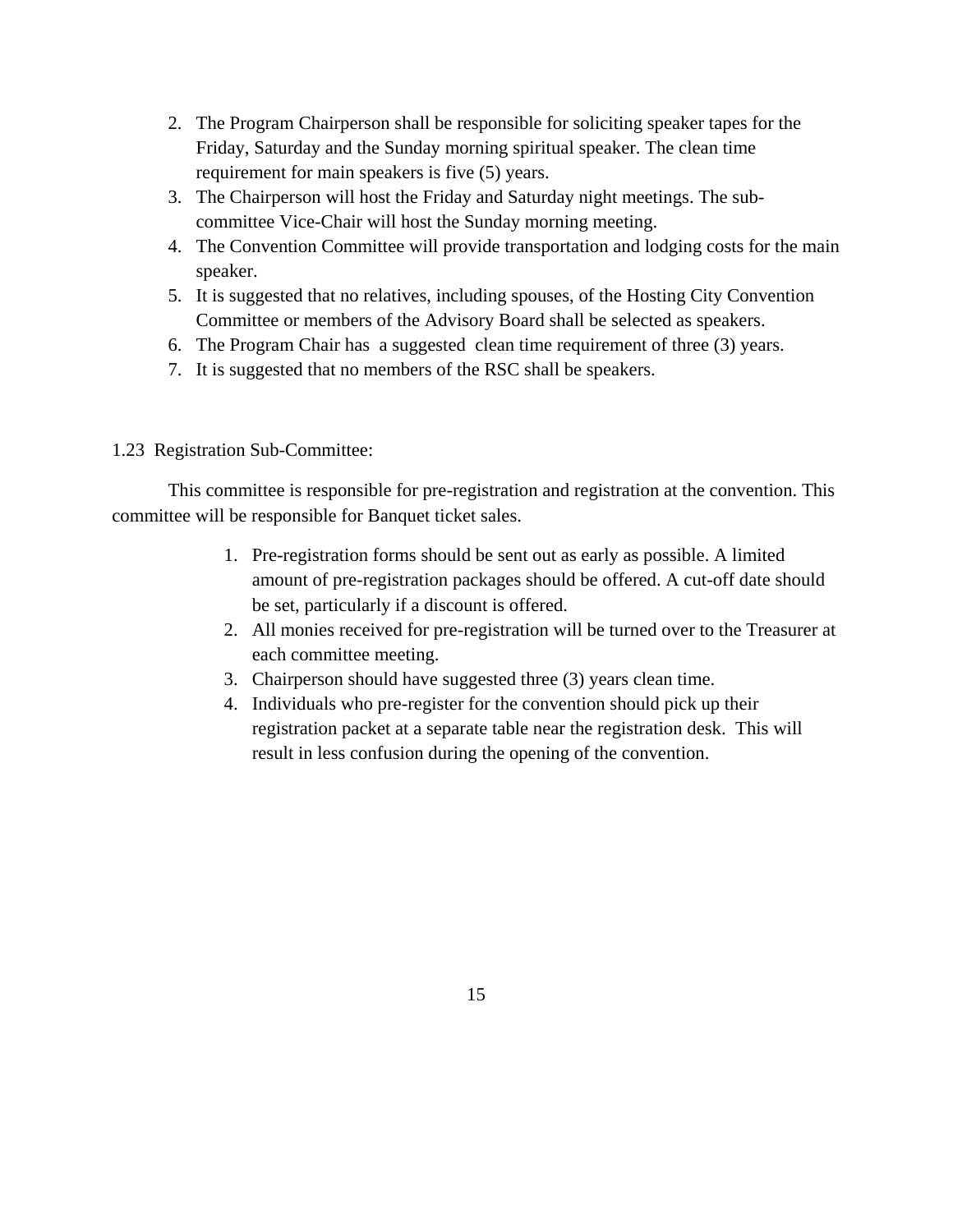- 5. Personal contact is the best way to get advance registrations. It is essential to have someone from the sub-committee at all fundraising activities with a table set up with flyers, information posters and registration receipt books.
- 6. In order to keep accurate records, separate receipt books should be kept for pre-registration and on site registration packages, as well as for banquet and other optional activities.
- 7. The accuracy and upkeep of a mailing list is essential to the success of future conventions. Information on the registration form is used to compile a mailing list following each convention. In addition, the convention committee may make its list available to other N.A. convention committees and sub-committees and the Arkansas Regional Activities Chair and may request their mailing lists as well.
- 8. Copies of the finalized flyer and registration forms should be sent to the WSO for inclusion in the NA Way. This magazine reaches thousands of members around the world. It is an excellent way to circulate information at no cost. Also send fliers or information to "na.org-events calendar" for posting.
- 9. The registration package should include the convention program, a name badge, and tickets to the banquet, dance, or other optional activities as needed. A map of the general area around the convention site and/or a map of the hotel showing where specific meetings are to be held may also be included.
- 10. The shift leader acts as a troubleshooter during the shift, handling any problems that may arise.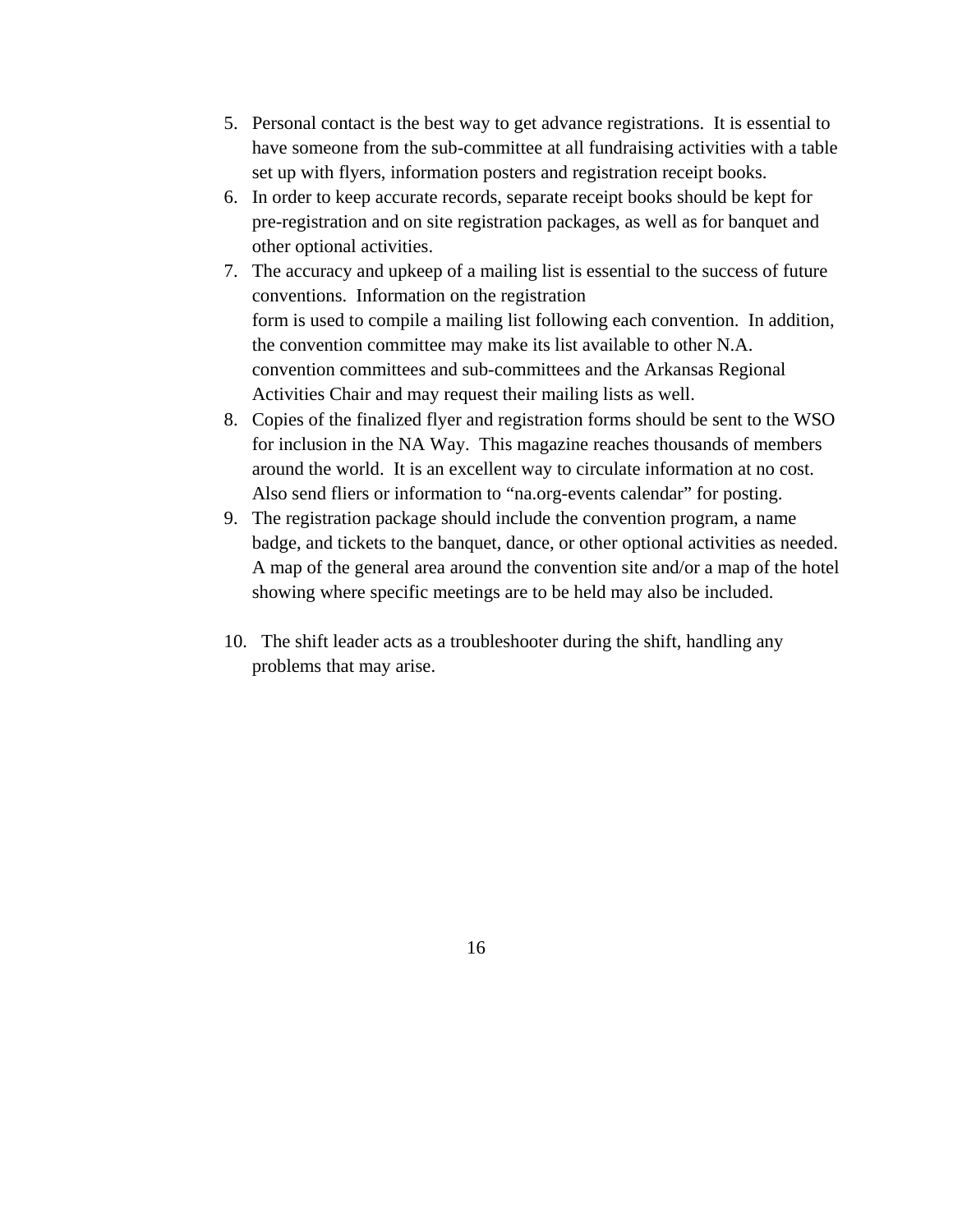Committee members and/or volunteers should staff the Registration desk in 2 to 3 hour shifts. About 6 six people are needed per shift. For instance, on the first day of the convention, the number of people staffing the registration desk should be doubled a) 1 for registration b) 2 for general registration c) 1 to count clean time d) 1 responsible for money e) 1 overall shift leader.

- 11. Be sure to set a cut-off date for banquet tickets and adhere to it. Most hotels have to plan on the number to be served and their cut-off date is usually several days in advance of the banquet. Be sure to keep track of vegetarian banquets.
- 12. All registration materials should be assembled and ready to use at least two (2) weeks prior to the convention. This may require recruiting volunteers.
- 13. Members who are unable to pay the registration fees are usually allowed to attend the convention free of charge. The sub-committee should set aside a certain number of "newcomer" registrations to accommodate those who cannot afford to pay.

1.24 Removal Policy of any convention committee member:

The following are grounds that represent the pre-requisites for removal, They are NOT meant to imply that removal is necessary in every case in which these grounds are present. They are simply intended as a guide when removal proceedings are instigated.

- 1. Failure to perform responsibilities and duties.
- 2. Misappropriation of N.A. funds.
- 3. A breach of the Traditions.
- 4. Malicious misuse of terms and conditions.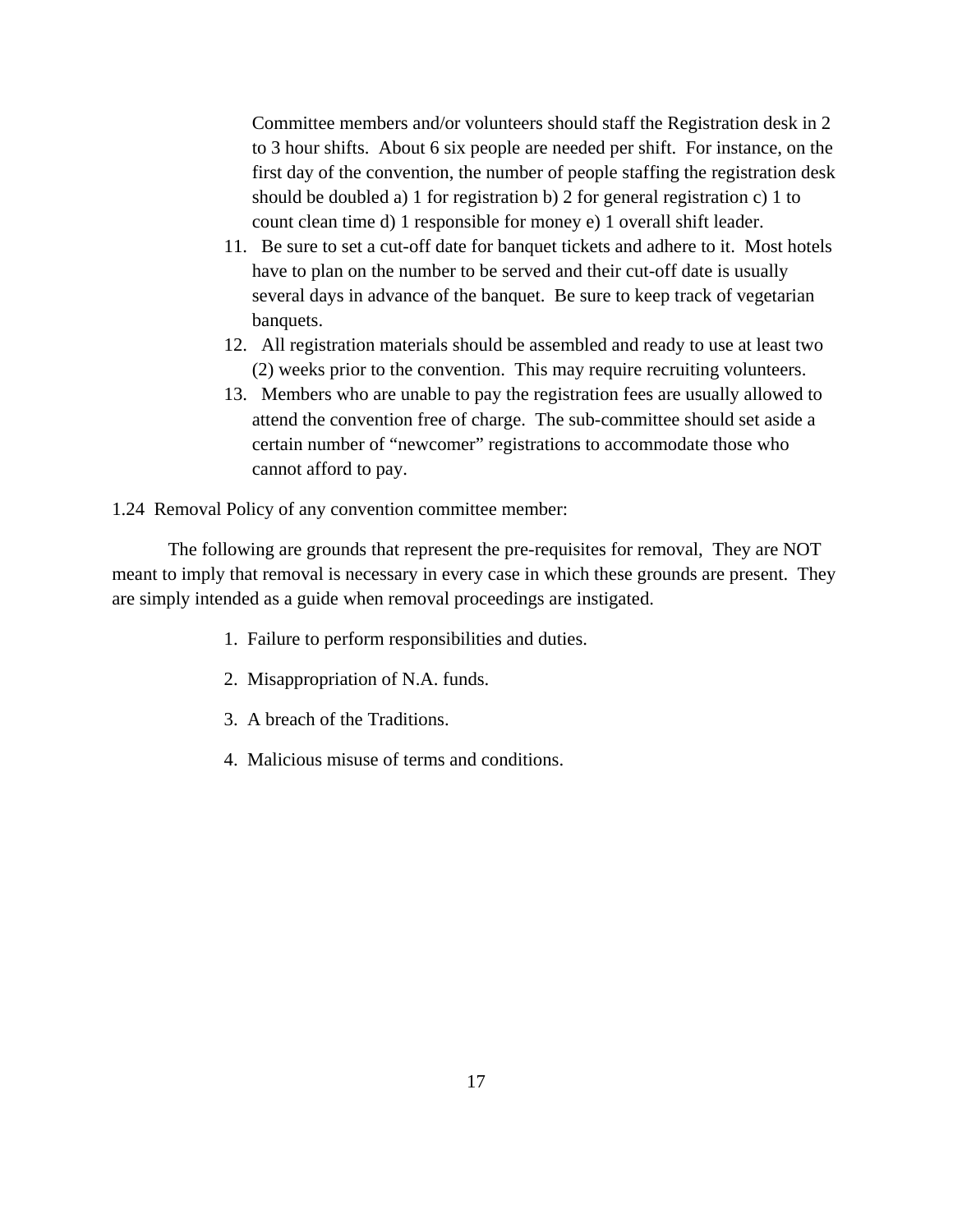5. Unethical conduct inconsistent with the role of a Convention Committee.

6. Relapse.

7. Three consecutive absences from planning meetings without an excuse or reason.

8. Removal Procedure:

a) A Motion in writing to the Chairperson, stating due cause, prior to the beginning of the Convention Committee meeting

b) The respondent is given a rebuttal (if so desired, not to exceed 10 minutes)

c) A closed ballot is taken if the respondent is present

d) A simple majority is necessary to remove

e) All voluntary resignations need to be reflected in the minutes as follows:

1. May be in writing,

2. May be handed in, emailed, or faxed to the Chairperson or

Secretary,

3. May be verbally made at a committee meeting.

1.25 Amending Convention Committee Guidelines:

The guidelines for the Arkansas Regional Convention of Narcotics Anonymous shall only be amended by a majority vote of the RSC. The Convention Committee may make suggestions to the RSC to consider changing or amending any part of the policy.